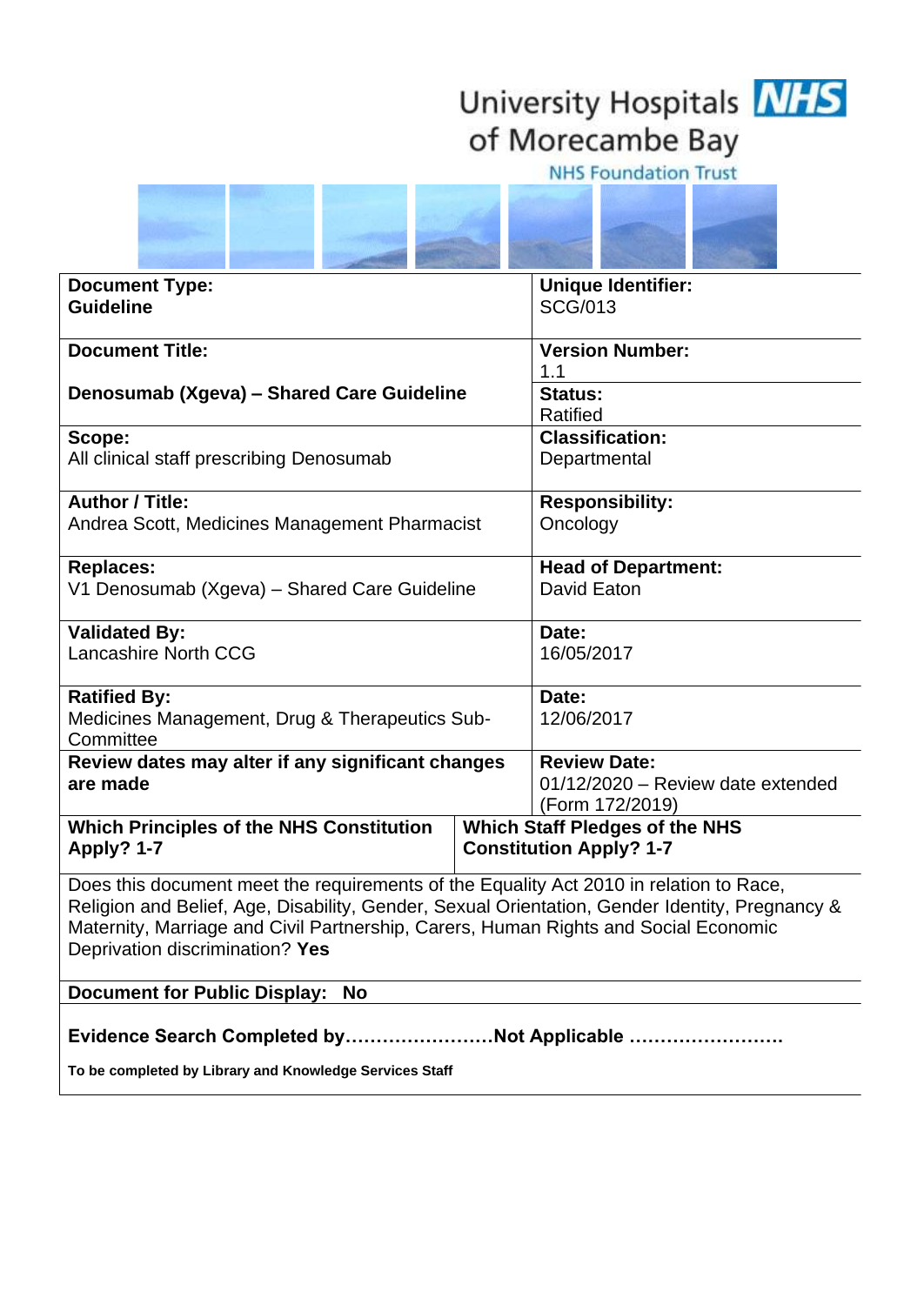## **SHARED CARE GUIDELINE**

Drug: Denosumab (Xgeva)

| <b>Introduction</b>                              | Indications:<br>Licensed: Prevention of skeletal related events in patients with bone metastases from solid tumours<br>(other than prostate).<br><b>Background:</b><br>Denosumab is a human monoclonal antibody that inhibits osteoclast formation, function, and<br>survival, thereby decreasing bone resorption. Subcutaneous denosumab is available as two<br>different preparations: Xgeva 120mg and Prolia 60mg injection. They are licensed for<br>different indications and are not interchangeable. This shared care guideline refers only to<br>Xgeva 120mg vial and only Xgeva 120mg should be prescribed under this guideline.                                                                                                                                                                                                                                                                                                                                                                                                                                                                                                                                                                                                                                                                                                                                                                                                                                                                                                                                                     |
|--------------------------------------------------|-----------------------------------------------------------------------------------------------------------------------------------------------------------------------------------------------------------------------------------------------------------------------------------------------------------------------------------------------------------------------------------------------------------------------------------------------------------------------------------------------------------------------------------------------------------------------------------------------------------------------------------------------------------------------------------------------------------------------------------------------------------------------------------------------------------------------------------------------------------------------------------------------------------------------------------------------------------------------------------------------------------------------------------------------------------------------------------------------------------------------------------------------------------------------------------------------------------------------------------------------------------------------------------------------------------------------------------------------------------------------------------------------------------------------------------------------------------------------------------------------------------------------------------------------------------------------------------------------|
| <b>Form</b>                                      | Vial of solution for subcutaneous injection: denosumab 120mg in 1.7ml                                                                                                                                                                                                                                                                                                                                                                                                                                                                                                                                                                                                                                                                                                                                                                                                                                                                                                                                                                                                                                                                                                                                                                                                                                                                                                                                                                                                                                                                                                                         |
| Dose &<br><b>Administration</b>                  | By subcutaneous injection.<br>120mg every 4 weeks. Supplementation of at least calcium 500mg and vitamin D 400units daily should<br>also be taken unless hypercalcaemia is present. Injection should be into the thigh, abdomen or upper<br>arm.                                                                                                                                                                                                                                                                                                                                                                                                                                                                                                                                                                                                                                                                                                                                                                                                                                                                                                                                                                                                                                                                                                                                                                                                                                                                                                                                              |
| <b>Secondary Care</b><br><b>Responsibilities</b> | Check for absence of pregnancy in women of child-bearing age and ensure the patient<br>$\bullet$<br>understands the importance of contraception.<br>Discuss the benefits and side effects of treatment with the patient. Ensure that the patient<br>$\bullet$<br>understands which warning symptoms to report.<br>Perform pre-treatment screening:<br>$\bullet$<br>U&Es (including calcium, magnesium and phosphate) and creatinine if patient has severe<br>$\circ$<br>renal impairment. No other routine monitoring s required while receiving denosumab.<br>A dental examination with appropriate preventative dentistry is now recommended for all<br>$\circ$<br>patients before starting treatment.<br>$\circ$<br>Calcium should be rechecked within two weeks of the initial dose.<br>If there is pre-existing hypocalcaemia, this should be corrected prior to recommending<br>$\bullet$<br>denosumab 120mg.<br>Initiate prescribing of regular calcium and vitamin D.<br>$\bullet$<br>Initiate treatment by prescribing and administering the first two doses.<br>$\bullet$<br>Make arrangements for shared care with the patient's GP.<br>$\bullet$<br>Review the patient regularly to monitor the patient's response to therapy.<br>٠<br>Advise the GP on when to stop treatment.<br>Ensure that clear backup arrangements exist for GPs to obtain advice.<br>Ensure patient understands the need to keep a record of doses as some doses may be given<br>in secondary care (if it corresponds with chemotherapy treatment dates) while some doses<br>may be given in primary care. |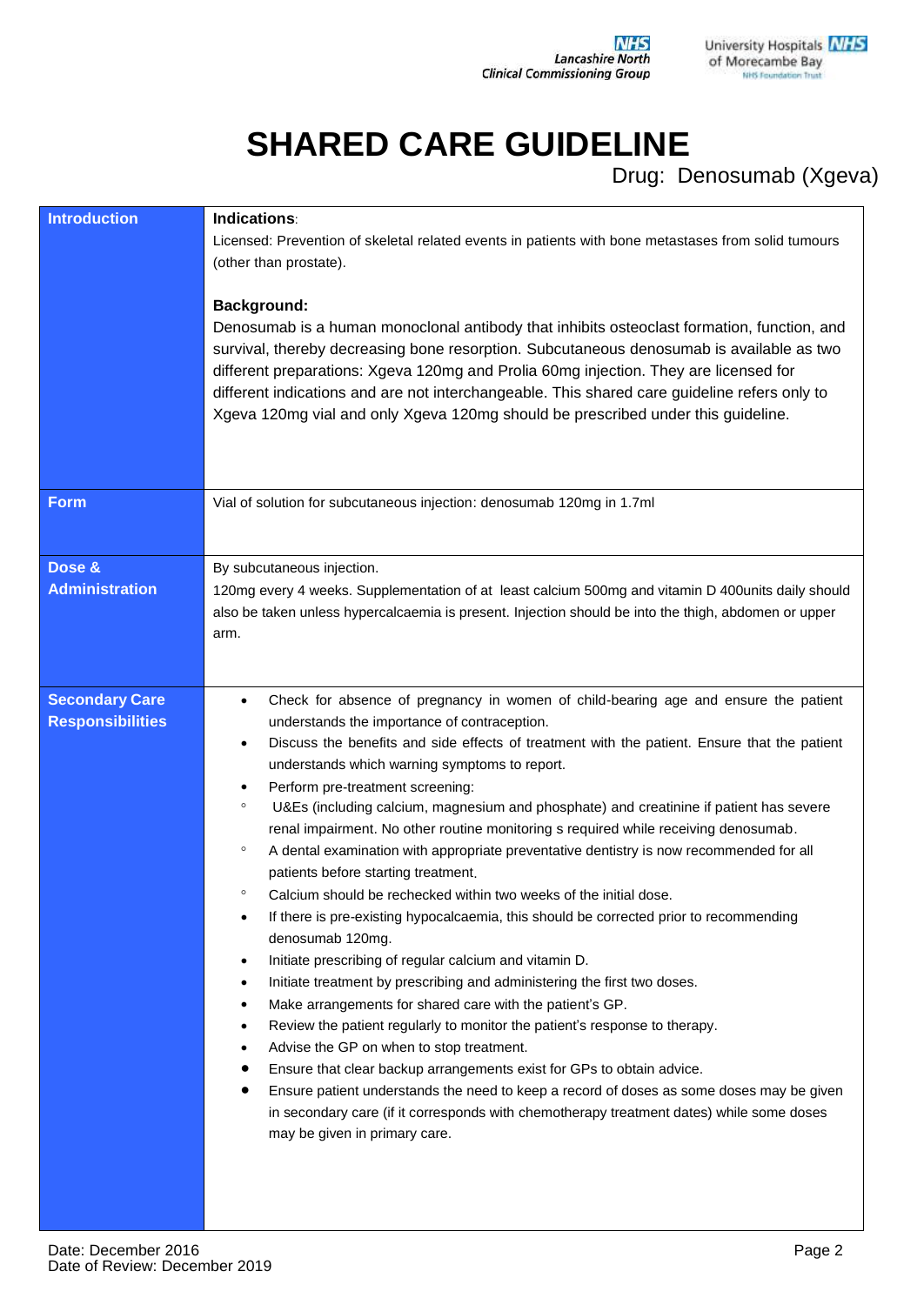| <b>Primary Care</b><br><b>Responsibilities</b>             | Provide the patient with prescriptions for denosumab as well as continuing the prescribing of<br>calcium and vitamin D supplementation.<br>Ensure that the patient understands their treatment and which warning symptoms to report<br>$\bullet$<br>(see adverse reactions below).<br>Monitor at the recommended frequencies (see MONITORING below).<br>٠<br>Report any adverse events to the consultant or specialist nurse and stop treatment on their<br>٠<br>advice or immediately if an urgent need arises (see MONITORING below).<br>Report any worsening of control of the condition to the consultant or the specialist nurse.<br>Refer immediately if a female patient discovers she is pregnant whilst on denosumab.                                                                                                                                                                                                                                                       |
|------------------------------------------------------------|--------------------------------------------------------------------------------------------------------------------------------------------------------------------------------------------------------------------------------------------------------------------------------------------------------------------------------------------------------------------------------------------------------------------------------------------------------------------------------------------------------------------------------------------------------------------------------------------------------------------------------------------------------------------------------------------------------------------------------------------------------------------------------------------------------------------------------------------------------------------------------------------------------------------------------------------------------------------------------------|
| <b>Dosing</b><br>adjustments in<br>specific<br>populations | No dose adjustment is required in patients with renal impairment. Experience in patients on<br>$\bullet$<br>dialysis or with severe renal impairment (CrCl<30ml/min) is limited (see monitoring).<br>The safety and efficacy of denosumab has not been studied in patients with hepatic<br>impairment.<br>No dose adjustment is required in elderly patients.<br>Denosumab is not recommended in paediatric patients (age<18 years).                                                                                                                                                                                                                                                                                                                                                                                                                                                                                                                                                 |
| <b>Common Drug</b><br><b>Interactions</b>                  | There appear to be no clinically significant drug interactions with denosumab. Patients being treated<br>with Xgeva should not be treated concomitantly with any other denosumab containing medicinal<br>products (for osteoporotic indication). Patients being treated with Xgeva should not be treated<br>concomitantly with bisphosphonates.                                                                                                                                                                                                                                                                                                                                                                                                                                                                                                                                                                                                                                      |
| <b>Cautions</b>                                            | Osteonecrosis of the jaw is a well-known and common side-effect. Risk factors include smoking,<br>old age, poor oral hygiene, invasive dental procedures (including tooth extractions, dental<br>implants, oral surgery), comorbidity (including dental disease, anaemia, coagulopathy, infection),<br>advanced cancer, previous treatment with bisphosphonates, and concomitant treatments<br>(including chemotherapy, anti-angiogenic biologics, corticosteroids and radiotherapy to head and<br>neck).<br>Atypical femoral fractures have been reported in patients receiving denosumab.<br>Denosumab is associated with a risk of hypocalcaemia. This risk increases with the degree of<br>renal impairment                                                                                                                                                                                                                                                                      |
| <b>Contra-indications</b>                                  | Hypersensitivity to denosumab<br>Severe, untreated hypocalcaemia.<br>Do not start denosumab in patients with a dental or jaw condition requiring surgery, or in patients<br>who have unhealed lesions from dental or oral surgery.                                                                                                                                                                                                                                                                                                                                                                                                                                                                                                                                                                                                                                                                                                                                                   |
|                                                            | This guidance does not replace the SPC's, which should be read in conjunction with this guidance.                                                                                                                                                                                                                                                                                                                                                                                                                                                                                                                                                                                                                                                                                                                                                                                                                                                                                    |
| <b>Monitoring and</b><br><b>Adverse Effects</b>            | Baseline renal function and corrected calcium level should be checked before treatment commences so<br>that any underlying hypocalcaemia can be corrected. Monitoring of calcium levels is recommended for<br>those patients who are predisposed to hypocalcaemia. Patients with severe renal impairment (creatinine<br>clearance < 30ml/min) or receiving dialysis are at greater risk of developing hypocalcaemia.<br>If corrected calcium is below the normal range (less than 2.2mmol/l) denosumab should be<br>$\bullet$<br>withheld until calcium is within the normal range<br>If corrected calcium is above the normal range (greater than 2.6mmol/l) denosumab can be<br>$\bullet$<br>prescribed but the GP should consider withholding calcium supplements and reviewing at the<br>next administration. Other causes of hypercalcaemia should be excluded.<br>If patient presents with jaw pain denosumab should be stopped and patient referred back to the<br>specialist |